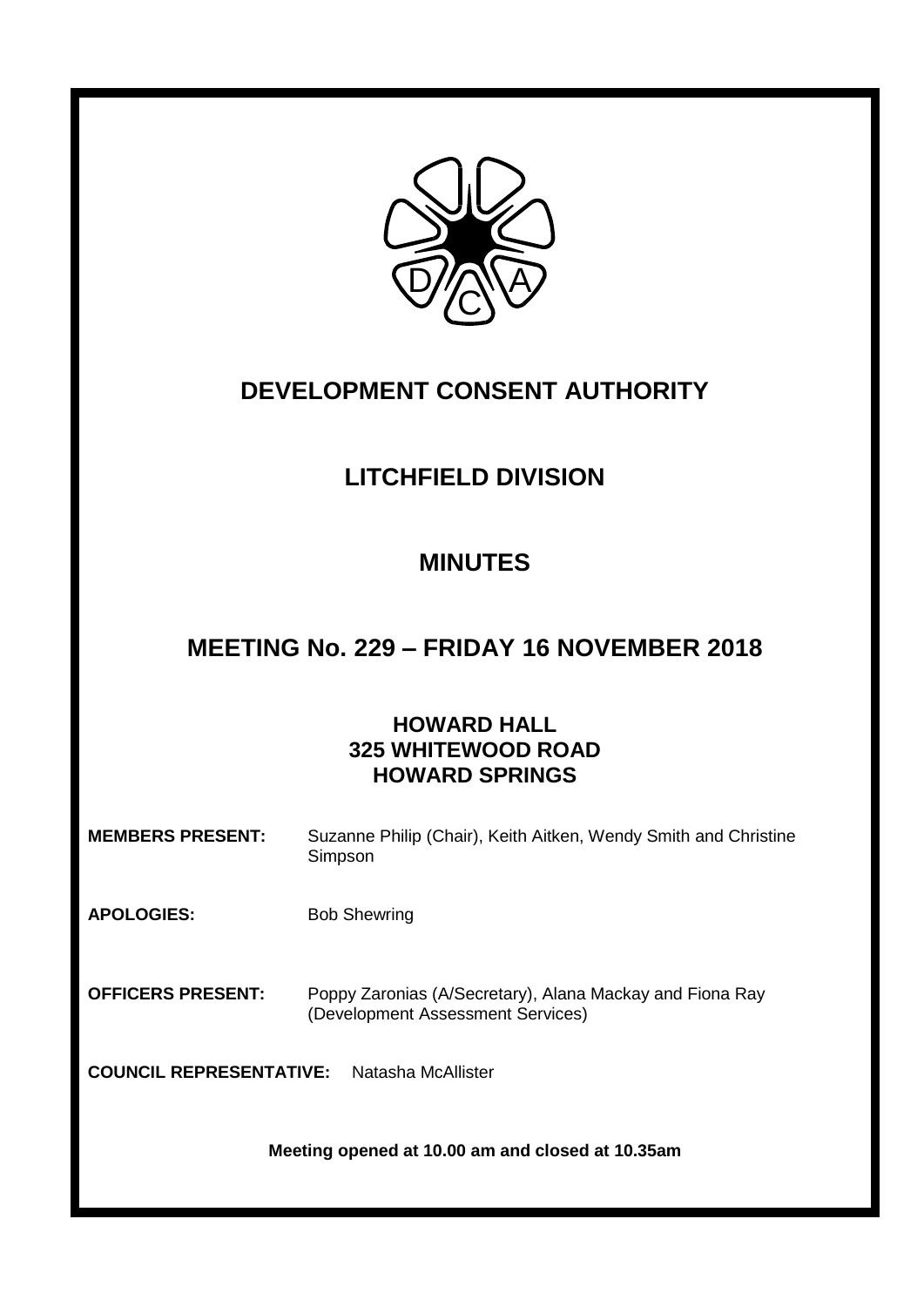**MINUTES RECORD THE EVIDENTIARY STAGE AND THE DELIBERATIVE STAGE SEPARATELY. THESE MINUTES RECORD THE DELIBERATIVE STAGE. THE TWO STAGES ARE GENERALLY HELD AT DIFFERENT TIME DURING THE MEETING AND INVITEES ARE PRESENT FOR THE EVIDENTIARY STAGE ONLY.**

### **ITEM 1 CONCURRENT APPLICATION: REZONE FROM R (RURAL) TO RL (RURAL PA2018/0232 LIVING) AND SUBDIVISION TO CREATE TWO LOTS LOT 4331 (100) MULGARA ROAD, HUNDRED OF STRANGWAYS APPLICANT NORTHERN PLANNING CONSULTANTS PTY LTD**

Mr Brad Cunnington (Northern Planning Consultants Pty Ltd), Mr Graeme Owens (VPS Land Assessment and Planning) and Mr George Danicic (Lunacic Construction) attended.

Development Assessment Services tabled an email from the Department of Environment and Natural Resources.

- **RESOLVED** That, pursuant to section 30P(3) of the *Planning Act,* the consent authority deferred **206/17** the consideration of the amendment proposal to rezone Lot 4331 (100) Mulgara Road, Hundred of Strangways from Zone R (Rural) to Zone RL (Rural Living) and subdivision to create two lots, to consider additional information from service authorities that the authority considers necessary to enable it to make a preliminary decision.
- **RESOLVED** That, pursuant to section 86(1) of the *Planning Act,* the consent authority resolve **207/18** to delegate to the Chair the authority to consider any further submissions from service authorities.
- **RESOLVED** That, pursuant to section 86(1) of the *Planning Act*, if the amendment proposal is **208/18** supported by service authorities, the consent authority resolve to delegate to the Chair the authority to make a preliminary decision under 30P(1)(a) of the *Planning Act*. If the amendment proposal is not supported by service authorities, the matter will be reconsidered by the consent authority at a subsequent meeting.

#### **REASONS FOR THE DECISION**

1. Pursuant to sections 30P(2)(a), (j) and (l) of the *Planning Act,* the consent authority must take into account the planning scheme that applies to the land to which the application relates; the capability of the land to support the development proposal and the effect of the proposal on the land, and on other land, the physical characteristics of which may be affected by the proposal; and the public utilities or infrastructure provided in the area in which the land is situated and any requirements for public facilities and services to be connected to the land and facilities, infrastructure or land to be provided by the applicant.

The application was altered by the applicant from a subdivision to create three lots to a subdivision to create two lots. Service authorities had not provided comment on the altered amendment proposal at the time of the consent authority meeting. Comments from service authorities were considered necessary to inform the consent authority's consideration of matter specified under section 30P(2)(a), (j) and (l) of the *Planning Act.*